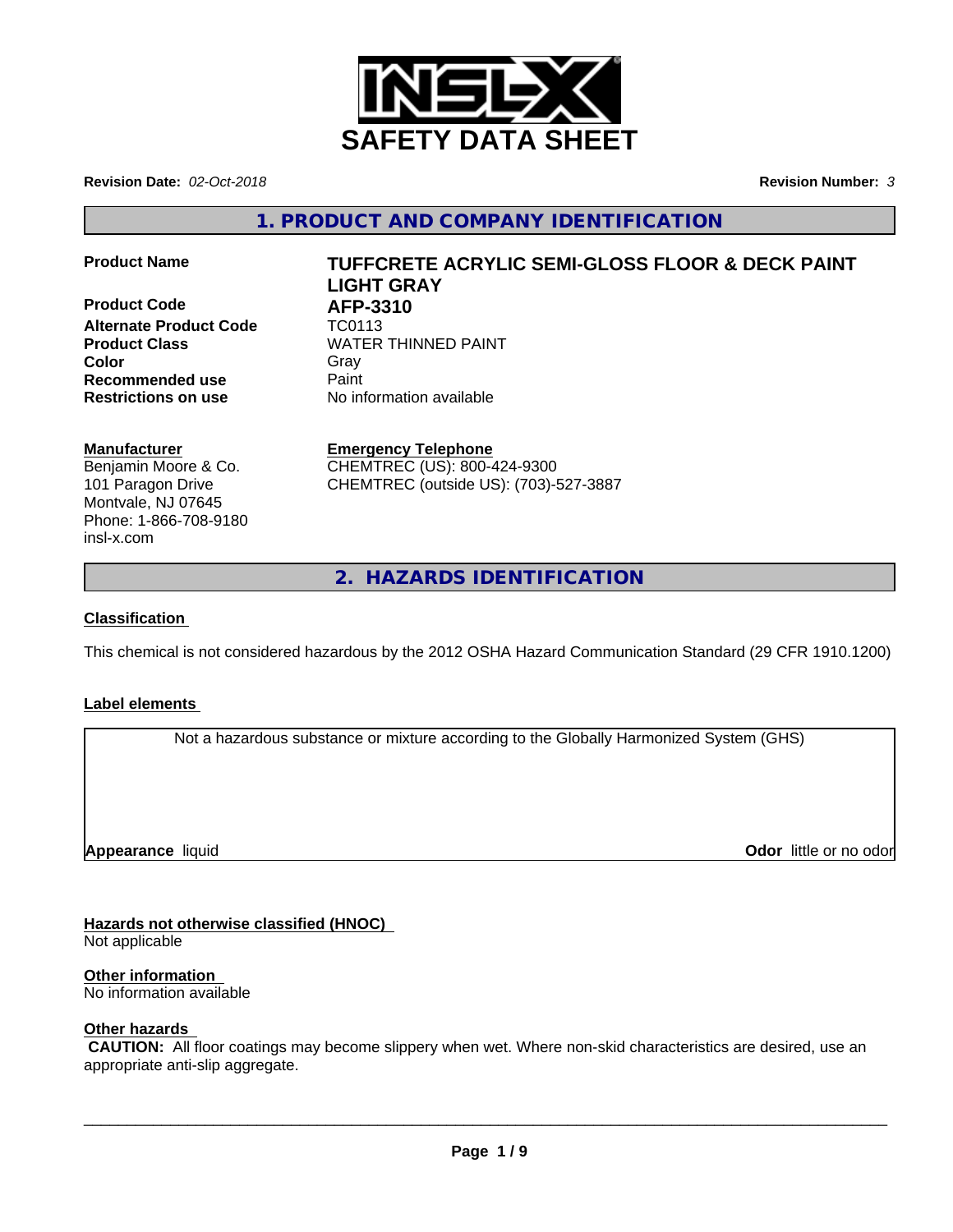# **3. COMPOSITION INFORMATION ON COMPONENTS**

| <b>Chemical name</b> | <b>CAS No.</b> | Weight-% |
|----------------------|----------------|----------|
| Titanium dioxide     | 13463-67-7     | ັ        |
| Nepheline svenite    | 37244-96-5     |          |
| Kaolin               | 1332-58-7      |          |
| Propylene glycol     | 57-55-6        |          |

|                                                  | 4. FIRST AID MEASURES                                                                                    |
|--------------------------------------------------|----------------------------------------------------------------------------------------------------------|
| <b>General Advice</b>                            | No hazards which require special first aid measures.                                                     |
| <b>Eye Contact</b>                               | Rinse thoroughly with plenty of water for at least 15 minutes and consult a<br>physician.                |
| <b>Skin Contact</b>                              | Wash off immediately with soap and plenty of water while removing all<br>contaminated clothes and shoes. |
| <b>Inhalation</b>                                | Move to fresh air. If symptoms persist, call a physician.                                                |
| Ingestion                                        | Clean mouth with water and afterwards drink plenty of water. Consult a physician<br>if necessary.        |
| <b>Most Important</b><br><b>Symptoms/Effects</b> | None known.                                                                                              |
| <b>Notes To Physician</b>                        | Treat symptomatically.                                                                                   |

**5. FIRE-FIGHTING MEASURES**

| <b>Suitable Extinguishing Media</b>                                              | Use extinguishing measures that are appropriate to local<br>circumstances and the surrounding environment.                                   |
|----------------------------------------------------------------------------------|----------------------------------------------------------------------------------------------------------------------------------------------|
| <b>Protective Equipment And Precautions For</b><br><b>Firefighters</b>           | As in any fire, wear self-contained breathing apparatus<br>pressure-demand, MSHA/NIOSH (approved or equivalent)<br>and full protective gear. |
| <b>Specific Hazards Arising From The Chemical</b>                                | Closed containers may rupture if exposed to fire or<br>extreme heat.                                                                         |
| <b>Sensitivity To Mechanical Impact</b>                                          | No.                                                                                                                                          |
| <b>Sensitivity To Static Discharge</b>                                           | No.                                                                                                                                          |
| <b>Flash Point Data</b><br>Flash Point (°F)<br>Flash Point (°C)<br><b>Method</b> | Not applicable<br>Not applicable<br>Not applicable                                                                                           |
| <b>Flammability Limits In Air</b>                                                |                                                                                                                                              |
| Lower flammability limit:                                                        | Not applicable                                                                                                                               |
|                                                                                  |                                                                                                                                              |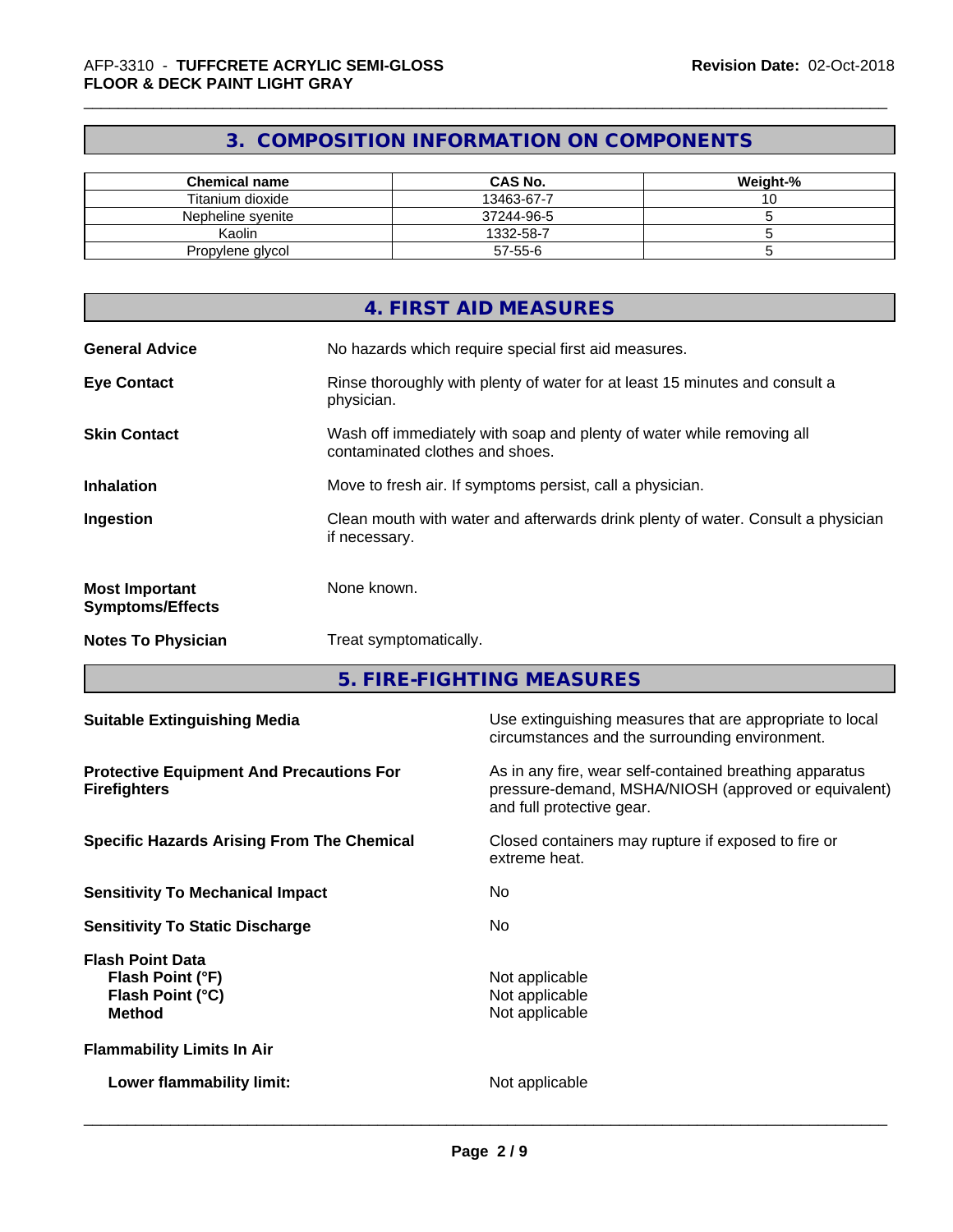#### **Upper flammability limit:** Not applicable

| <b>NFPA</b> | Health: | <b>Flammability: 0</b> | <b>Instability: 0</b> | <b>Special: Not Applicable</b> |  |
|-------------|---------|------------------------|-----------------------|--------------------------------|--|
| _ _ _ _ _ _ |         |                        |                       |                                |  |

#### **NFPA Legend**

- 0 Not Hazardous
- 1 Slightly
- 2 Moderate
- 3 High
- 4 Severe

*The ratings assigned are only suggested ratings, the contractor/employer has ultimate responsibilities for NFPA ratings where this system is used.*

*Additional information regarding the NFPA rating system is available from the National Fire Protection Agency (NFPA) at www.nfpa.org.*

# **6. ACCIDENTAL RELEASE MEASURES**

| <b>Personal Precautions</b>      | Avoid contact with skin, eyes and clothing. Ensure adequate ventilation.                                                                                                         |
|----------------------------------|----------------------------------------------------------------------------------------------------------------------------------------------------------------------------------|
| <b>Other Information</b>         | Prevent further leakage or spillage if safe to do so.                                                                                                                            |
| <b>Environmental precautions</b> | See Section 12 for additional Ecological Information.                                                                                                                            |
| <b>Methods for Cleaning Up</b>   | Soak up with inert absorbent material. Sweep up and shovel into suitable<br>containers for disposal.                                                                             |
|                                  | 7. HANDLING AND STORAGE                                                                                                                                                          |
| <b>Handling</b>                  | Avoid contact with skin, eyes and clothing. Avoid breathing vapors, spray mists or<br>sanding dust. In case of insufficient ventilation, wear suitable respiratory<br>equipment. |
|                                  |                                                                                                                                                                                  |

**Storage Storage Keep container tightly closed. Keep out of the reach of children.** 

**Incompatible Materials** No information available

# **8. EXPOSURE CONTROLS/PERSONAL PROTECTION**

#### **Exposure Limits**

| <b>Chemical name</b> | <b>ACGIH TLV</b>          | <b>OSHA PEL</b>                   |
|----------------------|---------------------------|-----------------------------------|
| Titanium dioxide     | 10 mg/m $3$ - TWA         | - TWA<br>15 mg/m <sup>3</sup> - 1 |
| Kaolin               | 2 mg/m <sup>3</sup> - TWA | 15 mg/m $3$ - TWA                 |
|                      |                           | . TWA<br>5 mg/m <sup>3</sup> -    |

#### **Legend**

ACGIH - American Conference of Governmental Industrial Hygienists Exposure Limits OSHA - Occupational Safety & Health Administration Exposure Limits N/E - Not Established

**Engineering Measures** Ensure adequate ventilation, especially in confined areas.

 $\overline{\phantom{a}}$  ,  $\overline{\phantom{a}}$  ,  $\overline{\phantom{a}}$  ,  $\overline{\phantom{a}}$  ,  $\overline{\phantom{a}}$  ,  $\overline{\phantom{a}}$  ,  $\overline{\phantom{a}}$  ,  $\overline{\phantom{a}}$  ,  $\overline{\phantom{a}}$  ,  $\overline{\phantom{a}}$  ,  $\overline{\phantom{a}}$  ,  $\overline{\phantom{a}}$  ,  $\overline{\phantom{a}}$  ,  $\overline{\phantom{a}}$  ,  $\overline{\phantom{a}}$  ,  $\overline{\phantom{a}}$ 

### **Personal Protective Equipment**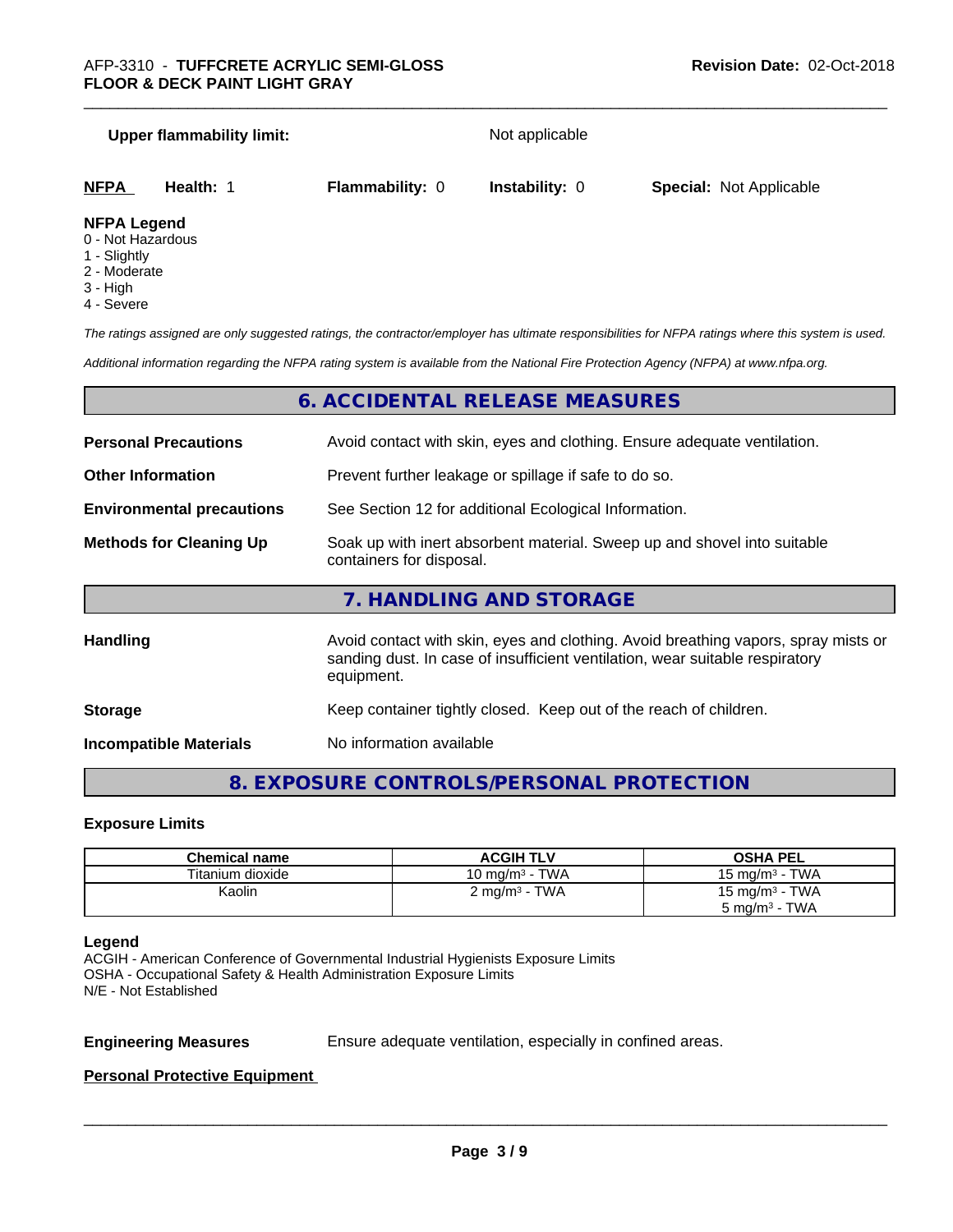| <b>Eye/Face Protection</b>    | Safety glasses with side-shields.                                        |
|-------------------------------|--------------------------------------------------------------------------|
| <b>Skin Protection</b>        | Protective gloves and impervious clothing.                               |
| <b>Respiratory Protection</b> | In case of insufficient ventilation wear suitable respiratory equipment. |
| <b>Hygiene Measures</b>       | Avoid contact with skin, eyes and clothing. Remove and wash contaminated |

# **9. PHYSICAL AND CHEMICAL PROPERTIES**

clothing before re-use. Wash thoroughly after handling.

**Appearance** liquid **Odor** little or no odor **Odor Threshold**<br> **Density (Ibs/aal)**<br> **Density (Ibs/aal)**<br> **Density (Ibs/aal)**<br> **Density (Ibs/aal) Density (lbs/gal) Specific Gravity** 1.12 - 1.16 **pH** No information available **Viscosity (cps)** No information available **Solubility(ies)** No information available **Water solubility Water solubility Water solubility Water solubility Water solubility Water solution Evaporation Rate No information available No information available Vapor pressure @20 °C (kPa)** No information available **Vapor density No information available Wt. % Solids** 35 - 45 **Vol. % Solids Wt. % Volatiles** 55 - 65 **Vol. % Volatiles** 65 - 75 **VOC Regulatory Limit (g/L)** < 50 **Boiling Point (°F)** 212 **Boiling Point**  $(^{\circ}C)$  100 **Freezing Point (°F)** 32 **Freezing Point (°C)** 0 **Flash Point (°F)** Not applicable **Flash Point (°C)** Not applicable **Method** Not applicable **Flammability (solid, gas)** Not applicable **Upper flammability limit:** Not applicable **Lower flammability limit:** Not applicable **Autoignition Temperature (°F)** No information available **Autoignition Temperature (°C)** No information available **Decomposition Temperature (°F)**<br> **Decomposition Temperature (°C)**<br>
No information available **Decomposition Temperature (°C)**<br>Partition coefficient

**No information available** 

# **10. STABILITY AND REACTIVITY**

| <b>Reactivity</b>             | Not Applicable                           |
|-------------------------------|------------------------------------------|
| <b>Chemical Stability</b>     | Stable under normal conditions.          |
| <b>Conditions to avoid</b>    | Prevent from freezing.                   |
| <b>Incompatible Materials</b> | No materials to be especially mentioned. |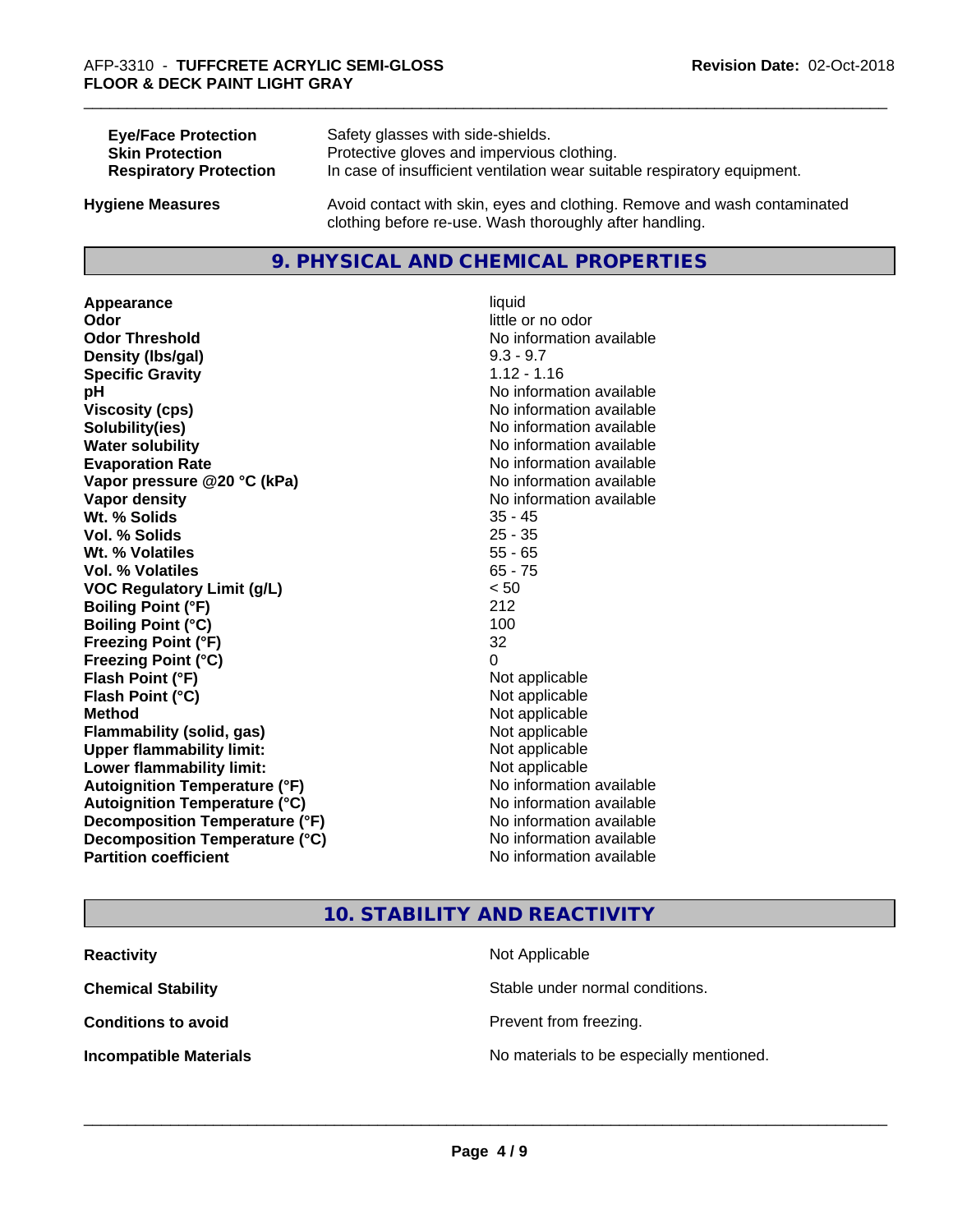| <b>Hazardous Decomposition Products</b>                                                                                                                                                                                                               | None under normal use.                                                                                                                                                                                                                                                                                                                                                                                                                                                                     |  |
|-------------------------------------------------------------------------------------------------------------------------------------------------------------------------------------------------------------------------------------------------------|--------------------------------------------------------------------------------------------------------------------------------------------------------------------------------------------------------------------------------------------------------------------------------------------------------------------------------------------------------------------------------------------------------------------------------------------------------------------------------------------|--|
| None under normal conditions of use.<br>Possibility of hazardous reactions                                                                                                                                                                            |                                                                                                                                                                                                                                                                                                                                                                                                                                                                                            |  |
|                                                                                                                                                                                                                                                       | 11. TOXICOLOGICAL INFORMATION                                                                                                                                                                                                                                                                                                                                                                                                                                                              |  |
| <b>Product Information</b>                                                                                                                                                                                                                            |                                                                                                                                                                                                                                                                                                                                                                                                                                                                                            |  |
| Information on likely routes of exposure                                                                                                                                                                                                              |                                                                                                                                                                                                                                                                                                                                                                                                                                                                                            |  |
| <b>Principal Routes of Exposure</b>                                                                                                                                                                                                                   | Eye contact, skin contact and inhalation.                                                                                                                                                                                                                                                                                                                                                                                                                                                  |  |
| <b>Acute Toxicity</b>                                                                                                                                                                                                                                 |                                                                                                                                                                                                                                                                                                                                                                                                                                                                                            |  |
| <b>Product Information</b>                                                                                                                                                                                                                            | No information available                                                                                                                                                                                                                                                                                                                                                                                                                                                                   |  |
|                                                                                                                                                                                                                                                       | Symptoms related to the physical, chemical and toxicological characteristics                                                                                                                                                                                                                                                                                                                                                                                                               |  |
| <b>Symptoms</b>                                                                                                                                                                                                                                       | No information available                                                                                                                                                                                                                                                                                                                                                                                                                                                                   |  |
|                                                                                                                                                                                                                                                       | Delayed and immediate effects as well as chronic effects from short and long-term exposure                                                                                                                                                                                                                                                                                                                                                                                                 |  |
| Eye contact<br><b>Skin contact</b><br><b>Inhalation</b><br>Ingestion<br><b>Sensitization</b><br><b>Neurological Effects</b><br><b>Mutagenic Effects</b><br><b>Reproductive Effects</b><br><b>Developmental Effects</b><br><b>Target organ effects</b> | May cause slight irritation.<br>Substance may cause slight skin irritation. Prolonged or repeated contact may dry<br>skin and cause irritation.<br>May cause irritation of respiratory tract.<br>Ingestion may cause gastrointestinal irritation, nausea, vomiting and diarrhea.<br>No information available<br>No information available.<br>No information available.<br>No information available.<br>No information available.<br>No information available.<br>No information available. |  |
| <b>STOT - single exposure</b><br><b>STOT - repeated exposure</b><br>Other adverse effects<br><b>Aspiration Hazard</b>                                                                                                                                 | No information available.<br>No information available.<br>No information available                                                                                                                                                                                                                                                                                                                                                                                                         |  |
| <b>Numerical measures of toxicity</b>                                                                                                                                                                                                                 |                                                                                                                                                                                                                                                                                                                                                                                                                                                                                            |  |
|                                                                                                                                                                                                                                                       | The following values are calculated based on chapter 3.1 of the GHS document                                                                                                                                                                                                                                                                                                                                                                                                               |  |
| <b>ATEmix (oral)</b><br><b>ATEmix (dermal)</b>                                                                                                                                                                                                        | 119599<br>1914541 mg/kg                                                                                                                                                                                                                                                                                                                                                                                                                                                                    |  |
| <b>Component Information</b>                                                                                                                                                                                                                          |                                                                                                                                                                                                                                                                                                                                                                                                                                                                                            |  |

Titanium dioxide LD50 Oral: > 10000 mg/kg (Rat) Kaolin LD50 Oral: > 5000 mg/kg (Rat) Propylene glycol LD50 Oral: 20000 mg/kg (Rat) LD50 Dermal: 20800 mg/kg (Rabbit)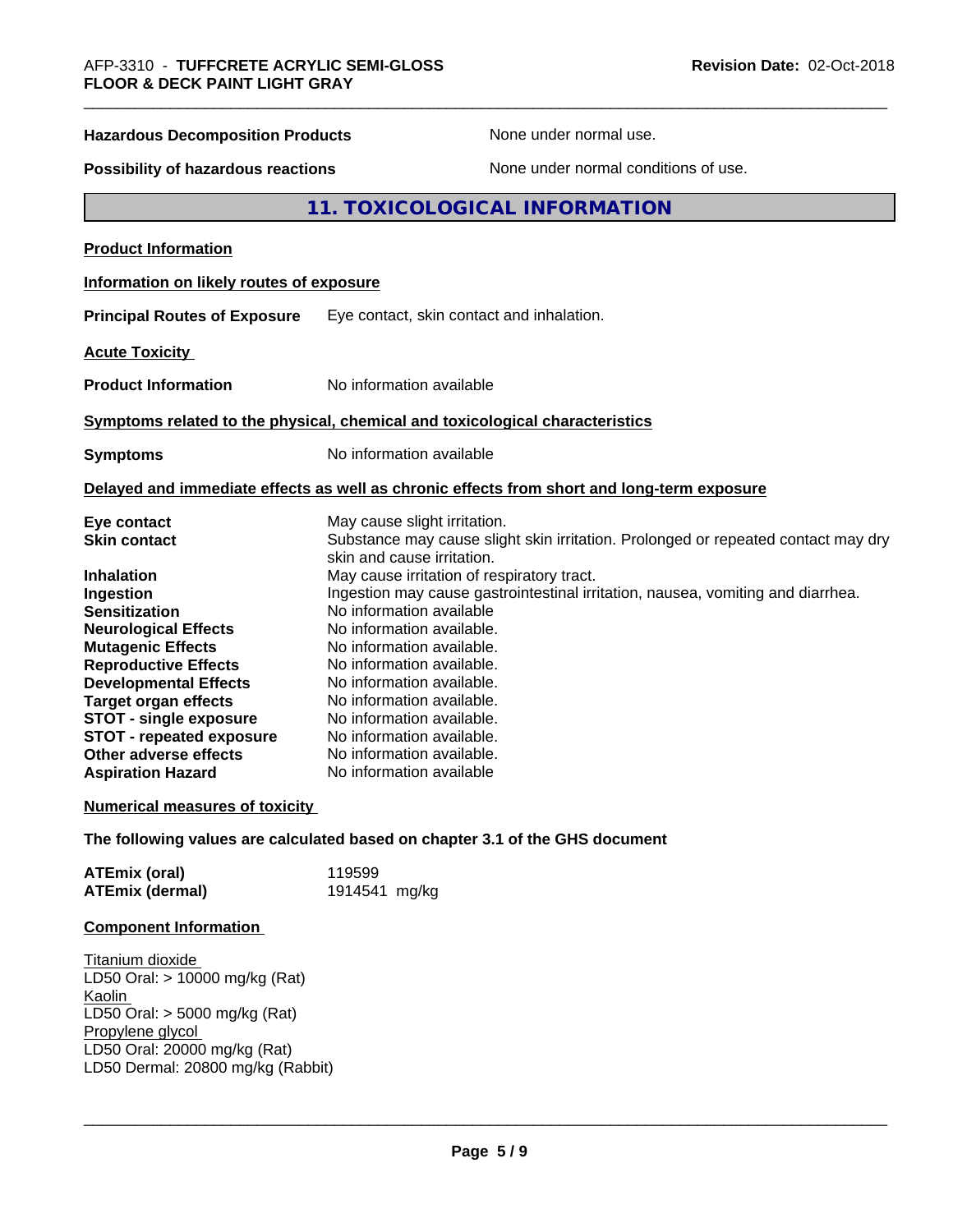## **Carcinogenicity**

*The information below indicateswhether each agency has listed any ingredient as a carcinogen:.*

| <b>Chemical name</b>         | <b>IARC</b>               | <b>NTP</b> | <b>OGHA</b><br>שסט |
|------------------------------|---------------------------|------------|--------------------|
|                              | .<br>2B<br>Possible Human |            | Listed             |
| نت ا<br>dioxide<br>l itanıum | Carcinogen                |            |                    |

• Although IARC has classified titanium dioxide as possibly carcinogenic to humans (2B), their summary concludes: "No significant exposure to titanium dioxide is thought to occur during the use of products in which titanium dioxide is bound to other materials, such as paint."

#### **Legend**

IARC - International Agency for Research on Cancer NTP - National Toxicity Program OSHA - Occupational Safety & Health Administration

**12. ECOLOGICAL INFORMATION**

# **Ecotoxicity Effects**

The environmental impact of this product has not been fully investigated.

## **Product Information**

# **Acute Toxicity to Fish**

No information available

## **Acute Toxicity to Aquatic Invertebrates**

No information available

#### **Acute Toxicity to Aquatic Plants**

No information available

# **Persistence / Degradability**

No information available.

#### **Bioaccumulation**

No information available.

#### **Mobility in Environmental Media**

No information available.

#### **Ozone**

No information available

# **Component Information**

#### **Acute Toxicity to Fish**

No information available Titanium dioxide  $LC50:$  > 1000 mg/L (Fathead Minnow - 96 hr.) Propylene glycol LC50: 710 mg/L (Fathead Minnow - 96 hr.)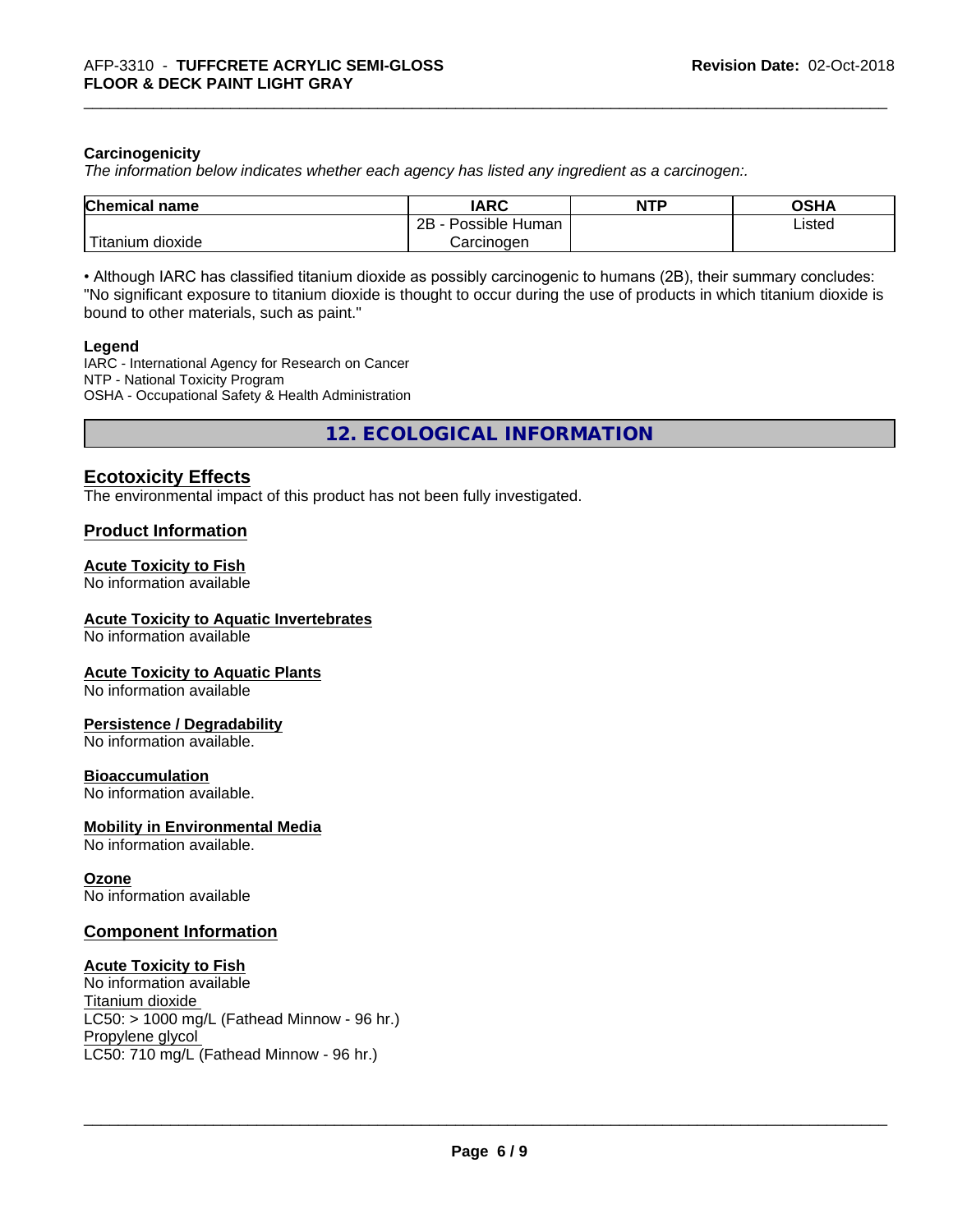## **Acute Toxicity to Aquatic Invertebrates**

No information available Propylene glycol EC50: > 10000 mg/L (Daphnia magna - 24 hr.)

## **Acute Toxicity to Aquatic Plants**

No information available

|                              | 13. DISPOSAL CONSIDERATIONS                                                                                                                                                                                               |
|------------------------------|---------------------------------------------------------------------------------------------------------------------------------------------------------------------------------------------------------------------------|
| <b>Waste Disposal Method</b> | Dispose of in accordance with federal, state, and local regulations. Local<br>requirements may vary, consult your sanitation department or state-designated<br>environmental protection agency for more disposal options. |
|                              | 14. TRANSPORT INFORMATION                                                                                                                                                                                                 |
| <b>DOT</b>                   | Not regulated                                                                                                                                                                                                             |
| <b>ICAO/IATA</b>             | Not regulated                                                                                                                                                                                                             |
| <b>IMDG / IMO</b>            | Not regulated                                                                                                                                                                                                             |
|                              | 15. REGULATORY INFORMATION                                                                                                                                                                                                |

# **International Inventories**

| <b>TSCA: United States</b> | Yes - All components are listed or exempt. |
|----------------------------|--------------------------------------------|
| <b>DSL: Canada</b>         | Yes - All components are listed or exempt. |

# **Federal Regulations**

#### **SARA 311/312 hazardous categorization**

| Acute health hazard               | No |
|-----------------------------------|----|
| Chronic Health Hazard             | No |
| Fire hazard                       | No |
| Sudden release of pressure hazard | Nο |
| Reactive Hazard                   | N٥ |

# **SARA 313**

Section 313 of Title III of the Superfund Amendments and Reauthorization Act of 1986 (SARA). This product contains a chemical or chemicals which are subject to the reporting requirements of the Act and Title 40 of the Code of Federal Regulations, Part 372:

*None*

#### **Clean Air Act,Section 112 Hazardous Air Pollutants (HAPs) (see 40 CFR 61)**

This product contains the following HAPs: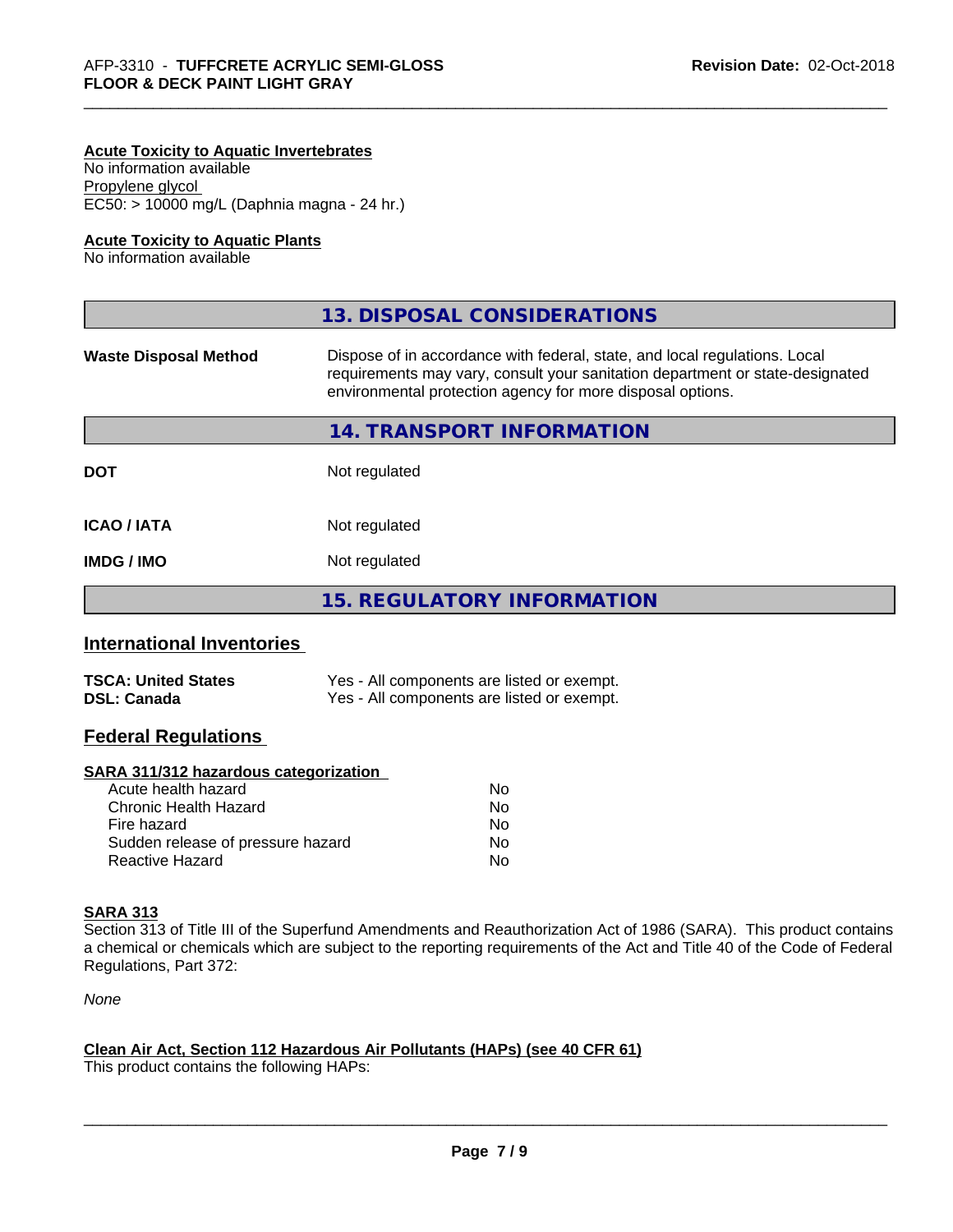*None*

# **US State Regulations**

## **California Proposition 65**

**AVIMARNING:** Cancer and Reproductive Harm– www.P65warnings.ca.gov

#### **State Right-to-Know**

| <b>Chemical</b><br>name                          | IVIA<br>. saul luscits | <b>Jerse</b> v<br><b>Nev</b> | าทรงIvania |
|--------------------------------------------------|------------------------|------------------------------|------------|
| .<br>$- \cdot$<br>dioxide<br>um<br><b>Itanii</b> |                        |                              |            |
| Kaolin                                           |                        |                              |            |

#### **Legend**

X - Listed

| <b>16. OTHER INFORMATION</b> |           |                                                                            |                      |          |  |  |
|------------------------------|-----------|----------------------------------------------------------------------------|----------------------|----------|--|--|
| HMIS -                       | Health: 1 | <b>Flammability: 0</b>                                                     | <b>Reactivity: 0</b> | $PPE: -$ |  |  |
| <b>HMIS Legend</b>           |           |                                                                            |                      |          |  |  |
| 0 - Minimal Hazard           |           |                                                                            |                      |          |  |  |
| 1 - Slight Hazard            |           |                                                                            |                      |          |  |  |
| 2 - Moderate Hazard          |           |                                                                            |                      |          |  |  |
| 3 - Serious Hazard           |           |                                                                            |                      |          |  |  |
| 4 - Severe Hazard            |           |                                                                            |                      |          |  |  |
| * - Chronic Hazard           |           |                                                                            |                      |          |  |  |
|                              |           | X - Consult your supervisor or S.O.P. for "Special" handling instructions. |                      |          |  |  |

*Note: The PPE rating has intentionally been left blank. Choose appropriate PPE that will protect employees from the hazards the material will present under the actual normal conditions of use.*

*Caution: HMISÒ ratings are based on a 0-4 rating scale, with 0 representing minimal hazards or risks, and 4 representing significant hazards or risks. Although HMISÒ ratings are not required on MSDSs under 29 CFR 1910.1200, the preparer, has chosen to provide them. HMISÒ ratings are to be used only in conjunction with a fully implemented HMISÒ program by workers who have received appropriate HMISÒ training. HMISÒ is a registered trade and service mark of the NPCA. HMISÒ materials may be purchased exclusively from J. J. Keller (800) 327-6868.*

 **WARNING!** If you scrape, sand, or remove old paint, you may release lead dust. LEAD IS TOXIC. EXPOSURE TO LEAD DUST CAN CAUSE SERIOUS ILLNESS, SUCH AS BRAIN DAMAGE, ESPECIALLY IN CHILDREN. PREGNANT WOMEN SHOULD ALSO AVOID EXPOSURE.Wear a NIOSH approved respirator to control lead exposure. Clean up carefully with a HEPA vacuum and a wet mop. Before you start, find out how to protect yourself and your family by contacting the National Lead Information Hotline at 1-800-424-LEAD or log on to www.epa.gov/lead.

**Prepared By** Product Stewardship Department Benjamin Moore & Co. 101 Paragon Drive Montvale, NJ 07645 800-225-5554